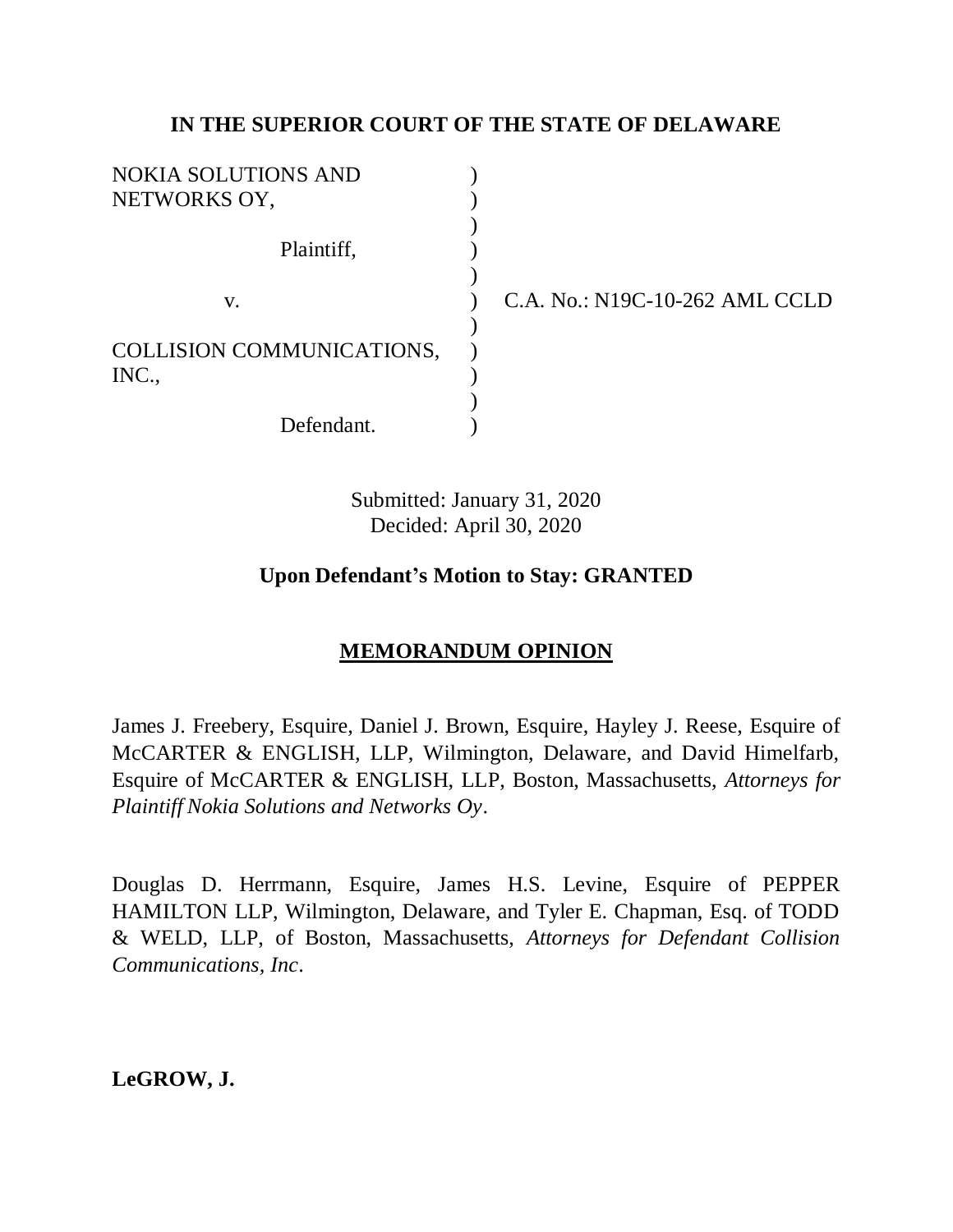The plaintiff in this action is a large multi-national corporation that seeks a declaration that it has no contractual obligations to the defendant, which is a small technology startup. The defendant contends it entered into a binding oral agreement with the plaintiff and incurred substantial expenses in reliance on the plaintiff's representations that the parties had reached a final agreement. Now, the defendant seeks to stay this action in favor of a similar action the defendant filed in Massachusetts federal court.

The defendant's motion requires this Court to resolve two issues. First, the Court must decide the threshold question of whether the Delaware action, which was filed two days before the Massachusetts action and minutes after the plaintiff terminated the parties' standstill agreement, is entitled to deference as the "firstfiled" action. Second, if the Delaware action is not first-filed, the Court must determine whether the *forum non conveniens* factors weigh in favor of a stay because litigating in Delaware would expose the defendant to substantial hardship. For the reasons that follow, I conclude a stay is warranted because the two actions contemporaneously were filed and the *forum non conveniens* framework favors a stay, particularly because of the broader scope of the Massachusetts action, the risk of inconsistent rulings, the inevitable and substantial waste of party and judicial resources if both actions proceed simultaneously, and the fact that the parties naturally are aligned as plaintiff and defendant in the Massachusetts action.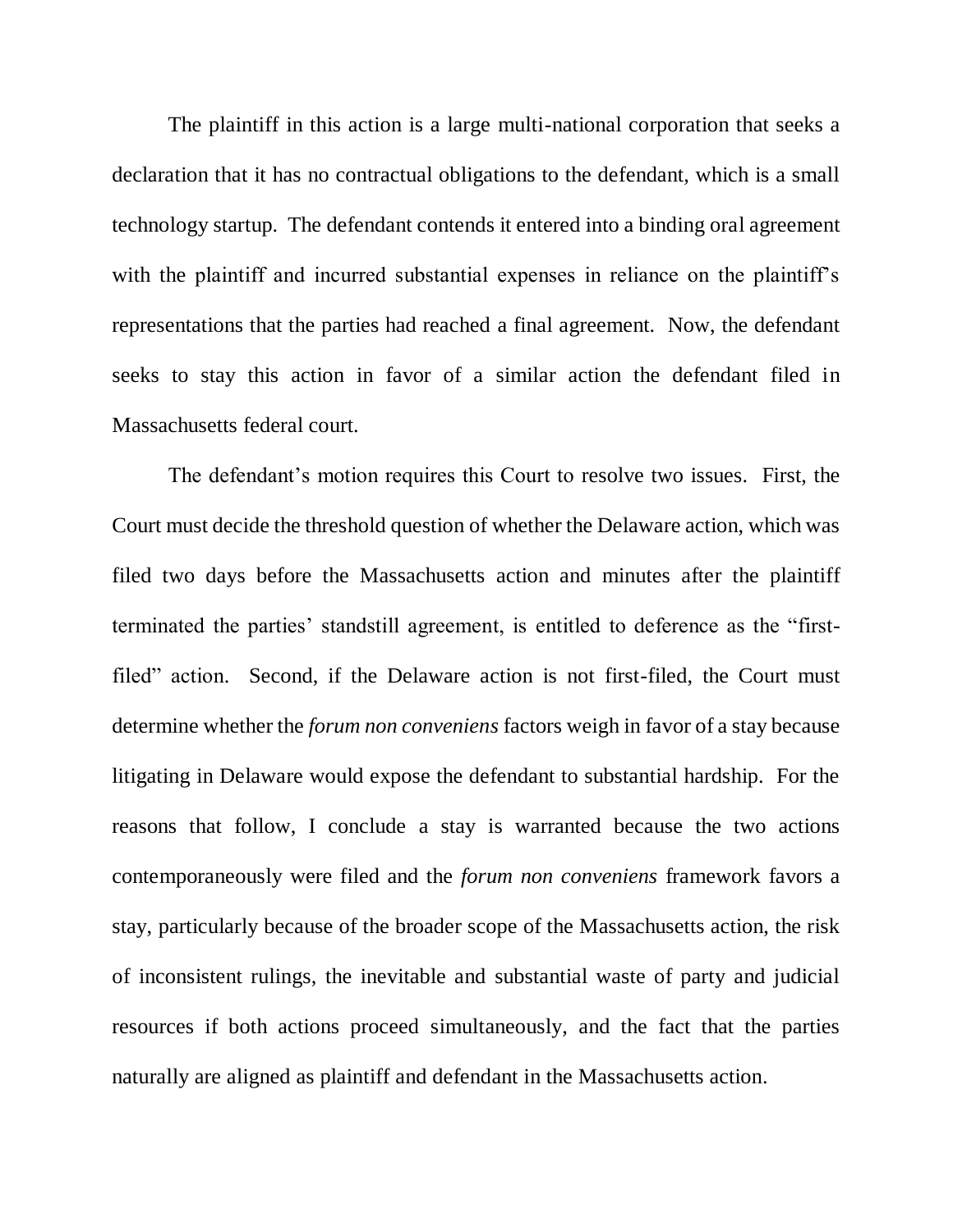#### **FACTS AND PROCEDURAL BACKGROUND**

Unless otherwise noted, the following facts are drawn from the complaint and the record provided by the parties, which includes the complaint pending in the United States District Court in Massachusetts. Nokia Solutions and Networks Oy ("Nokia") filed this declaratory judgment action in Delaware after the parties' settlement negotiations broke down. The parties' dispute relates to an alleged oral agreement between Nokia and Collision Communications, Inc. ("Collision"), who is the defendant in this action.

Collision, which is a small startup company with a "pre-revenue" financial position,<sup>1</sup> is incorporated in Delaware and has a principal place of business in New Hampshire. Collision owns a proprietary signal processing technology.<sup>2</sup> Nokia, which is incorporated in and has its principal place of business in Finland, is an international developer, manufacturer, and supplier of communications and connectivity solutions.<sup>3</sup>

For approximately 18 months, Nokia and Collision negotiated about Nokia's interest in purchasing Collision's technology and incorporating that technology into Nokia's wireless platform. Those negotiations included a preliminary "Project Agreement" through which Collision demonstrated the viability of integrating its

 $<sup>1</sup>$  Compl.  $\P$  24.</sup>

 $^{2}$  *Id*.  $\llbracket$  12.

 $3$  *Id.*  $\P$  11.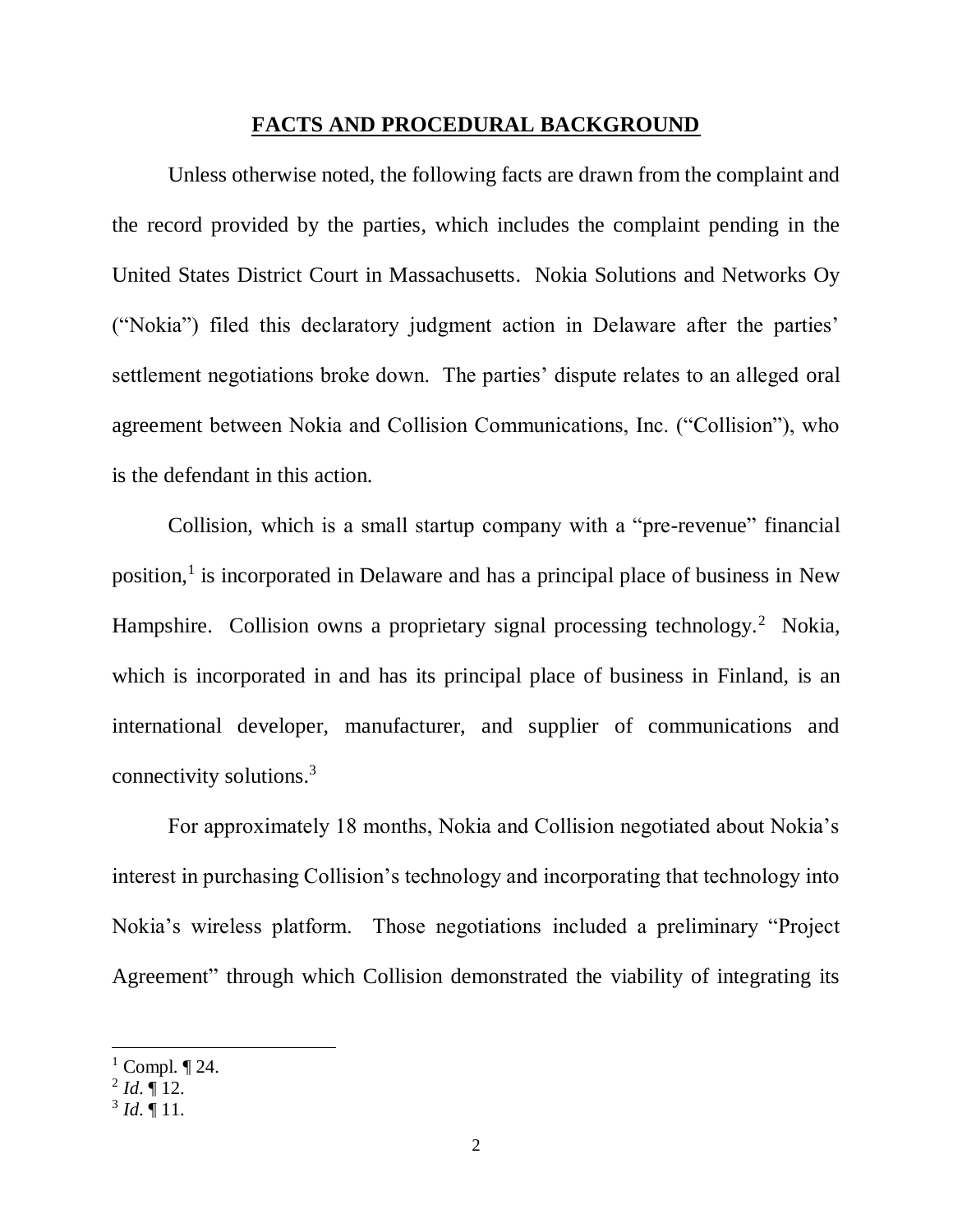technology with Nokia's.<sup>4</sup> As that Project Agreement was nearing completion, the parties began discussing a formal, comprehensive contract. Those negotiations occurred in person in New Hampshire and Finland<sup>5</sup> as well as by phone and email. Jared Fry, Collision's Chief Operating Officer, conducted those phone and email negotiations on Collision's behalf from his office in Boston, Massachusetts.<sup>6</sup> Draft agreements that the parties exchanged in May 2017 contained Delaware choice of law provisions.<sup>7</sup>

Collision alleges the parties reached a verbal agreement in June 2017 as to all material terms of an agreement whereby Nokia would license Collision's technology and Collision would develop a software solution to integrate that technology with Nokia's cellular base station products.<sup>8</sup> Among the material terms that Collision contends the parties agreed upon was a \$20 million license fee and a \$3 million payment for the integration software. In addition, Collision contends Nokia insisted that Collision refrain from licensing its technology to Nokia's competitors.

In reliance on that verbal agreement, Collision avers it began developing the agreed upon software while abiding by the parties' exclusivity agreement.<sup>9</sup> For

<sup>&</sup>lt;sup>4</sup> *Id*. **[14. ]** 25-28. The Project Agreement was governed by the laws of Finland. This dispute does not involve the Project Agreement.

<sup>5</sup> Mass. Compl. ¶¶ 28, 54; Compl. ¶ 34.

 $6$  Aff. of Jared Fry (hereinafter "Fry Aff.")  $\P$  4.

<sup>7</sup> Pl.'s Answering Br. in Opp'n to Def.'s Mot. to Dismiss or Stay (hereinafter "Answering Br."), Exs. C, D.

<sup>8</sup> Mass. Compl. ¶ 3.

<sup>9</sup> *Id*. ¶¶ 5, 8.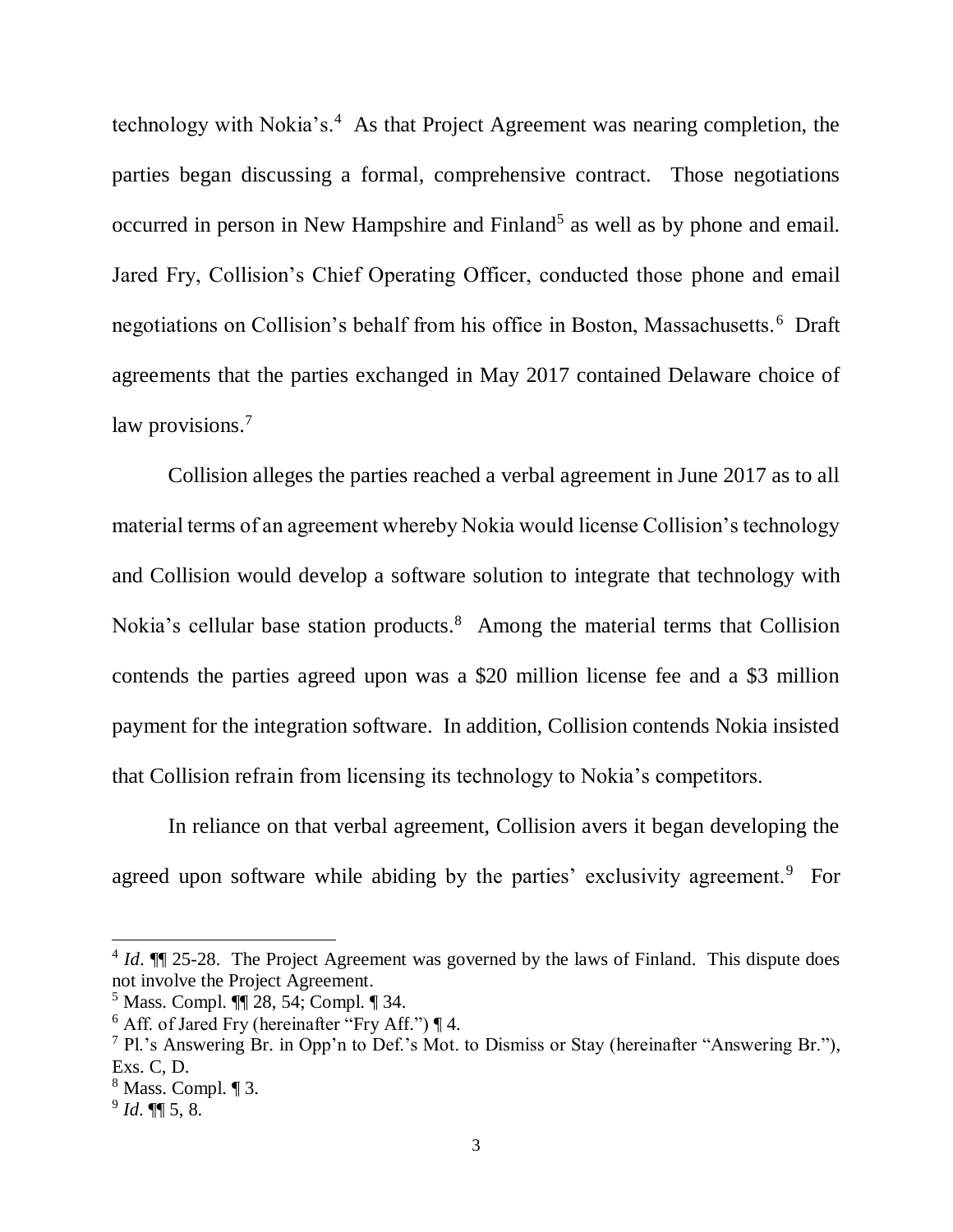several months, Nokia allegedly continued to reassure Collision that Nokia's top level executives had approved the deal terms and the parties' agreement soon would be reduced to writing. Collision maintains that its work on the Nokia project consumed all its limited resources for more than a year.<sup>10</sup> The contract Nokia ultimately drafted, however, differed from Collision's understanding of the parties' agreement. When Collision refused to agree to Nokia's terms, Nokia walked away from the negotiations, taking the position that the parties never entered into a binding agreement.

For a period of months, Collision threatened Nokia with litigation and ultimately sent a demand letter in July 2019 claiming that Collision incurred damages in excess of \$1 million after Nokia breached the parties "'binding agreement to become technology partners."<sup>11</sup> Collision offered to engage in mediation in an effort to resolve the parties' dispute. Nokia agreed, and the parties entered into a standstill agreement in which both agreed not to file any lawsuit while settlement discussions were ongoing.<sup>12</sup> The standstill agreement terminated "immediately after any unsuccessful mediation between the [p]arties[.] $"^{13}$ 

 $10$  *Id.* ¶ 9.

<sup>&</sup>lt;sup>11</sup> Compl.  $\P$  55-56.

<sup>&</sup>lt;sup>12</sup> Opening Br. in Supp. of Def.'s Mot. to Dismiss or Stay (hereinafter "Opening Br."), Ex. 4.  $13$  *Id.* 12.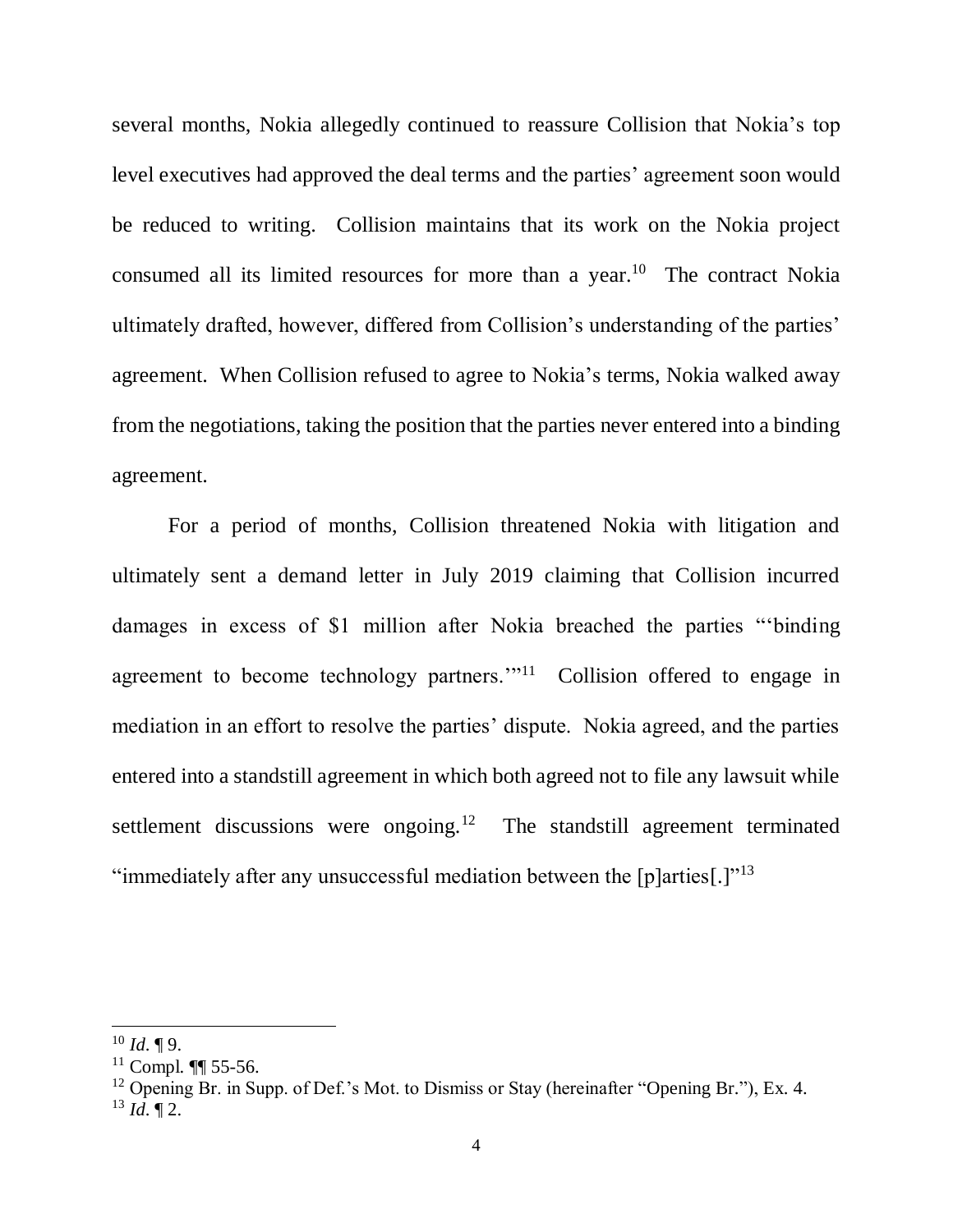Both sides retained Massachusetts counsel and engaged in mediation in New York City on October 24, 2019. Although the mediation concluded without a resolution, the parties agreed to continue their settlement efforts. Nokia avers that it conditioned its continued participation on Collision dropping a particular settlement demand. On October 30, 2019, Nokia's counsel emphasized to Collision the need for an immediate answer as to whether Collision would drop that demand. Shortly before 5:00 p.m., the parties' attorneys spoke by phone, and Collision's attorney indicated it would not drop that demand. Nokia's attorney then stated that Nokia considered the mediation unsuccessfully concluded.<sup>14</sup>

Approximately two minutes later, Nokia filed this action seeking a declaratory judgment "that neither party has any further obligations to the other."<sup>15</sup> Nokia also emailed Collision's counsel minutes after the filing, confirming that Nokia considered the mediation concluded and was withdrawing all settlement offers previously made.<sup>16</sup> Nokia did not at that time, however, alert Collision to the Delaware filing. Nokia did not serve Collision with the Delaware complaint until November 7, 2019.

Meanwhile, on November 1, 2019, before it was aware of the Delaware action, Collision filed suit in Massachusetts federal court (the "Massachusetts Action"). In

<sup>&</sup>lt;sup>14</sup> Aff. of David Himelfarb, Esq. (hereinafter "Himelfarb Aff.") [[11-16.

 $15$  Compl.  $\P$  64.

 $16$  Opening Br., Ex. 5.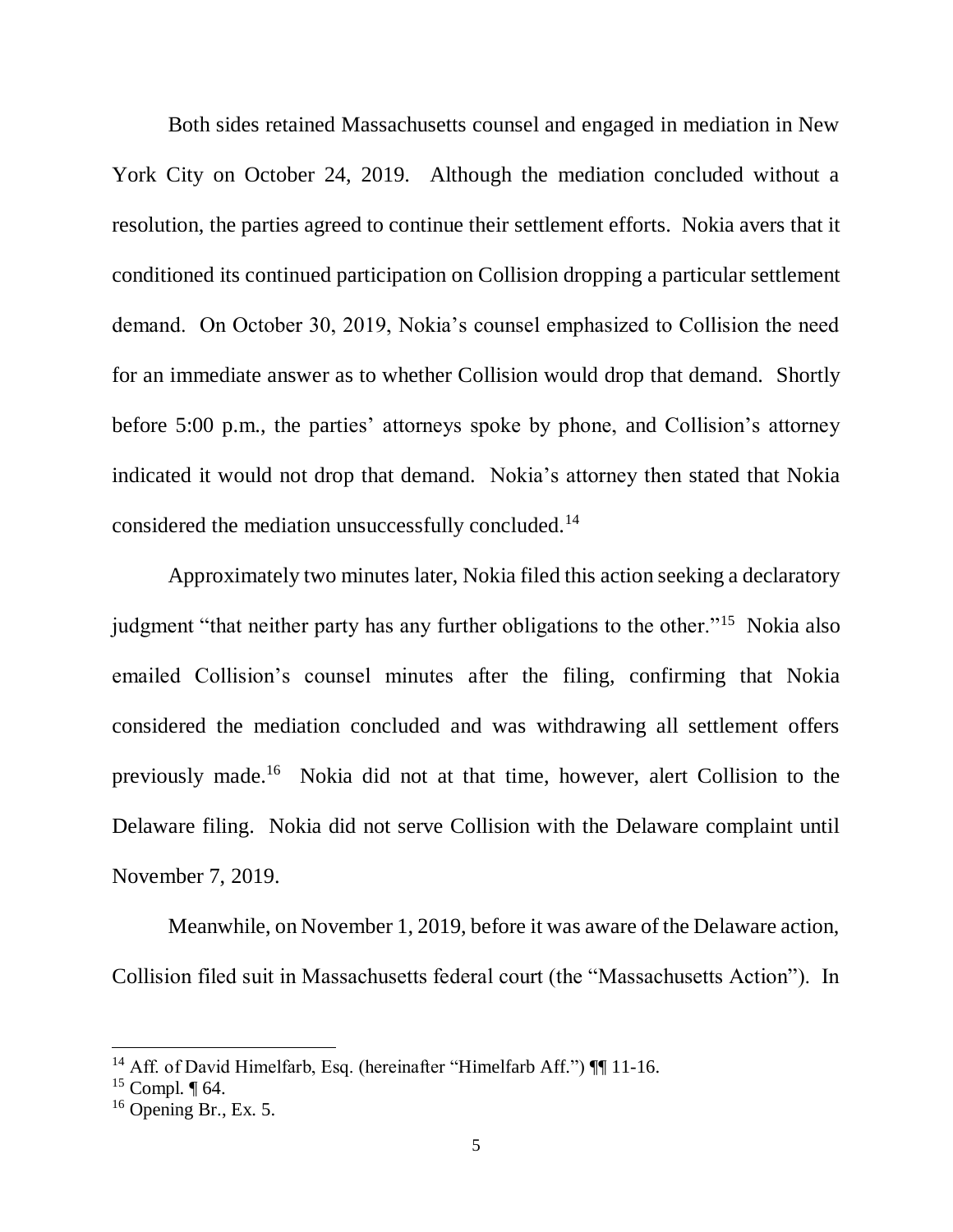that action, Collision advanced several claims against Nokia, including claims for breach of contract, detrimental reliance, misrepresentation, quantum meruit, and an unfair trade practices claim under Massachusetts law. Collision's original complaint in the Massachusetts action inadvertently named Nokia Corporation and Nokia, Inc. as defendants. When it realized it had named the wrong parties, Collision filed an amended complaint on December 12, 2019, which named the correct defendant, Nokia Solutions and Networks Oy.

Collision then moved to stay or dismiss this action on the basis of *forum non conveniens*. 17 The parties briefed and argued that motion. Shortly before oral argument on Collision's motion, Nokia moved to dismiss the Massachusetts Action for lack of personal jurisdiction, failure to state a claim, and on the basis of *forum non conveniens*. For the reasons set forth below, I hereby stay this action pending resolution of the Massachusetts Action.

#### **ANALYSIS**

In its motion, Collision argues this action should be stayed or dismissed in favor of the "more comprehensive" Massachusetts Action because Nokia filed the Delaware action preemptively, Collision is the natural plaintiff in the parties'

 $17$  Collision also moved to stay discovery. The Court entered an order on February 11, 2019 staying discovery until the motion to stay or dismiss was resolved. Having now concluded that this action should be stayed, the parties may proceed with discovery as permitted by the United States District Court for the District of Massachusetts.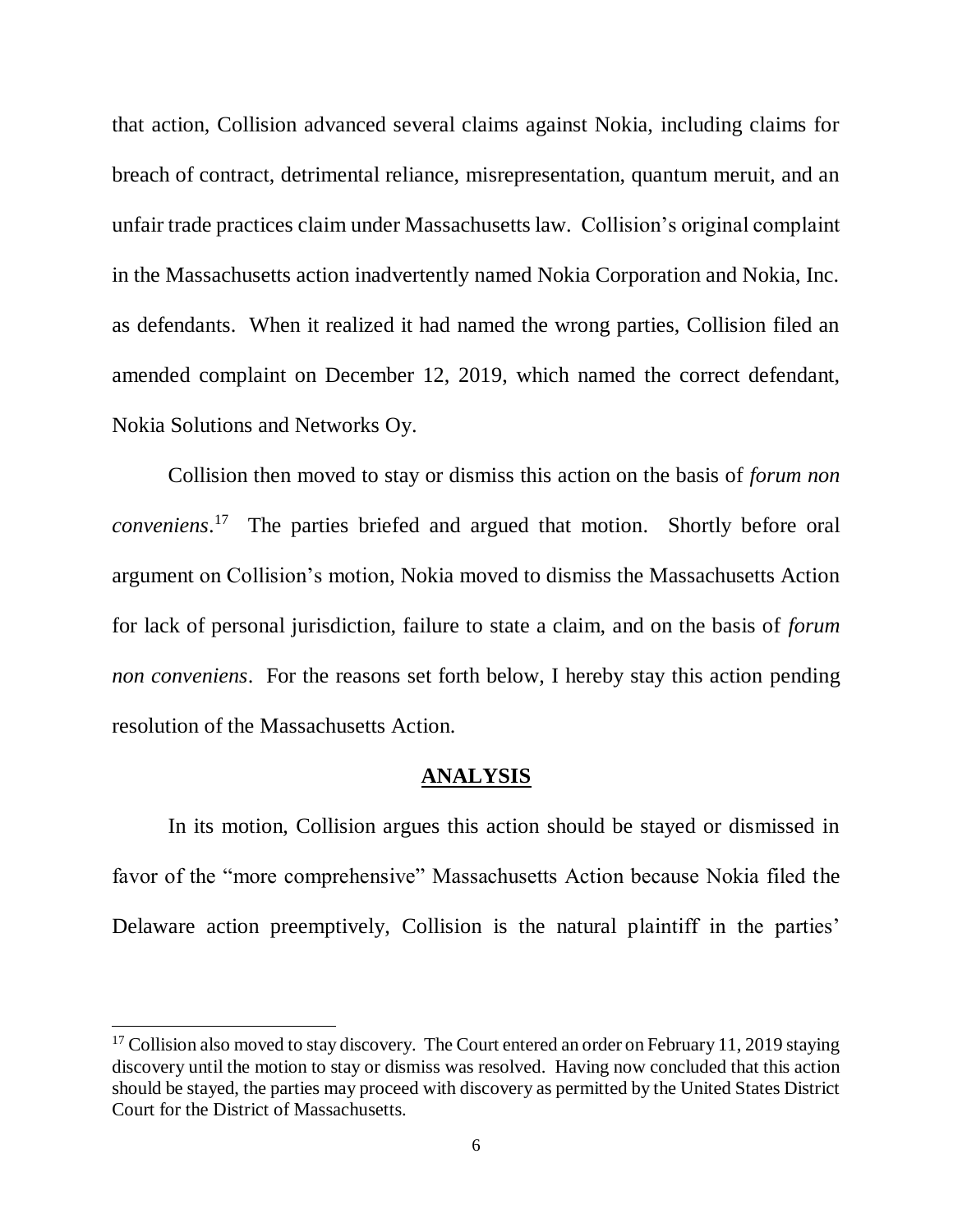dispute, and litigating both actions simultaneously would cause Collision undue hardship. Nokia, on the other hand, argues dismissal or a stay is not appropriate because the Massachusetts federal court has no jurisdiction over Nokia, and there is no compelling reason to depart from Delaware's policy of deferring to the first-filed proceeding under *McWane Cast Iron Pipe Corp. v. McDowell-Wellman Engineering Co.*<sup>18</sup>

This Court may, in its discretion, stay or dismiss an action in favor of an action pending in another jurisdiction.<sup>19</sup> When considering such a motion, the Court first considers which action was filed first. When a Delaware action was filed first, the courts in this state generally uphold the plaintiff's choice of forum unless litigating in Delaware presents an overwhelming hardship to the defendant.<sup>20</sup> Conversely, if a foreign action was first-filed, principles of comity and fairness generally favor staying or dismissing the later-filed Delaware action.<sup>21</sup> When the actions contemporaneously were filed, this Court evaluates a motion to dismiss or stay under

<sup>18</sup> 263 A.2d 281 (Del. 1970).

<sup>19</sup> *Lincoln Benefit Life Co. v. Wilmington Trust, N.A.*, 2019 WL 1307870, at \*2 (Del. Super. Apr. 4, 2019); *BP Oil Supply Co. v. ConocoPhillips Co.*, 2010 WL 702382, at \*2 (Del. Super. Feb. 25, 2010).

<sup>20</sup> *United Phosphorus, Ltd. v. Micro-Flo, LLC*, 808 A.2d 761, 764 (Del. 2002).

<sup>21</sup> *McWane*, 263 A.2d at 283; *Dura Pharm., Inc. v. Scandipharm, Inc.*, 713 A.2d 925, 928 (Del. Ch. 1998).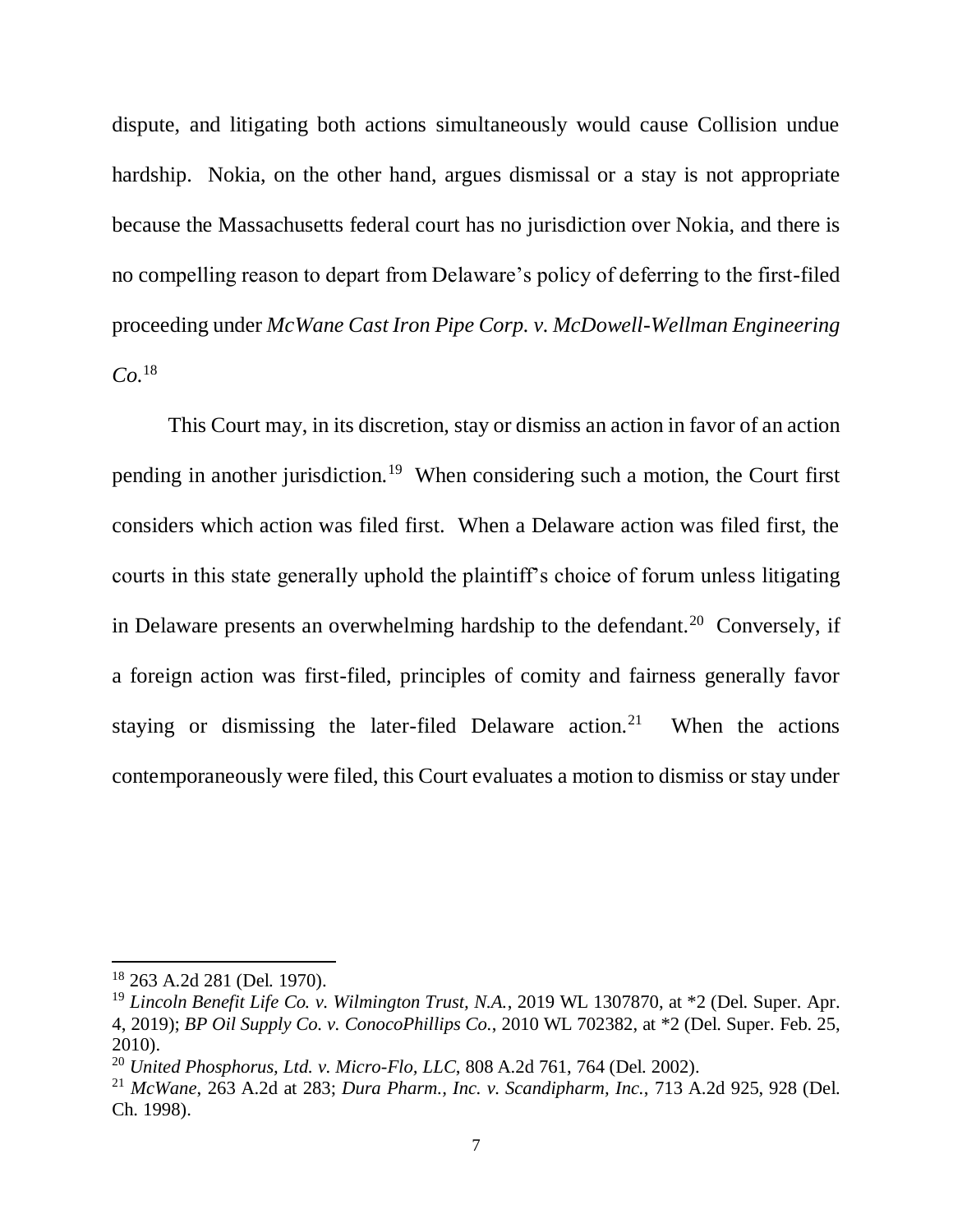the established *forum non conveniens* framework, without applying *McWane's* preference for one action over the other.<sup>22</sup>

### **I. The Delaware and Massachusetts Action were filed contemporaneously.**

Under *McWane*, and in recognition of principles of comity and the need for an orderly and efficient administration of justice, Delaware courts abide by the general rule that "litigation should be confined to the forum in which it is first commenced[.]"<sup>23</sup> *McWane* and the cases that follow it "establish a strong preference" for litigating disputes in the forum in which the first action was filed.<sup>24</sup> That preference applies when (1) there is a prior action pending elsewhere, (2) in a court capable of providing prompt and complete justice, (3) involving the same parties and issues.<sup>25</sup> The Court, however, does not give preference to either side's choice of forum when two actions are considered contemporaneously filed.<sup>26</sup>

Collision argues the Delaware and Massachusetts actions were filed contemporaneously, and the Delaware action only was filed before the Massachusetts action because Nokia raced to the courthouse within minutes of terminating the mediation and the parties' standstill agreement. Collision contends Nokia's filing is an anticipatory declaratory judgment action, and the parties are

<sup>22</sup> *Nat'l Union Fire Ins. Co. of Pittsburgh, PA v. Turner Constr. Co.*, 2014 WL 703808, at \*2 (Del. Super. Feb. 17, 2014).

<sup>23</sup> *McWane*, 263 A.2d at 283.

<sup>24</sup> *LG Elecs., Inc. v. InterDigital Commc'ns, Inc.*, 114 A.3d 1246, 1252 (Del. 2015).

<sup>25</sup> *McWane*, 263 A.2d at 283.

<sup>26</sup> *HFTP Invs., L.L.C. v. ARIAD Pharm., Inc.*, 752 A.2d 115, 122 (Del. Ch. 1999).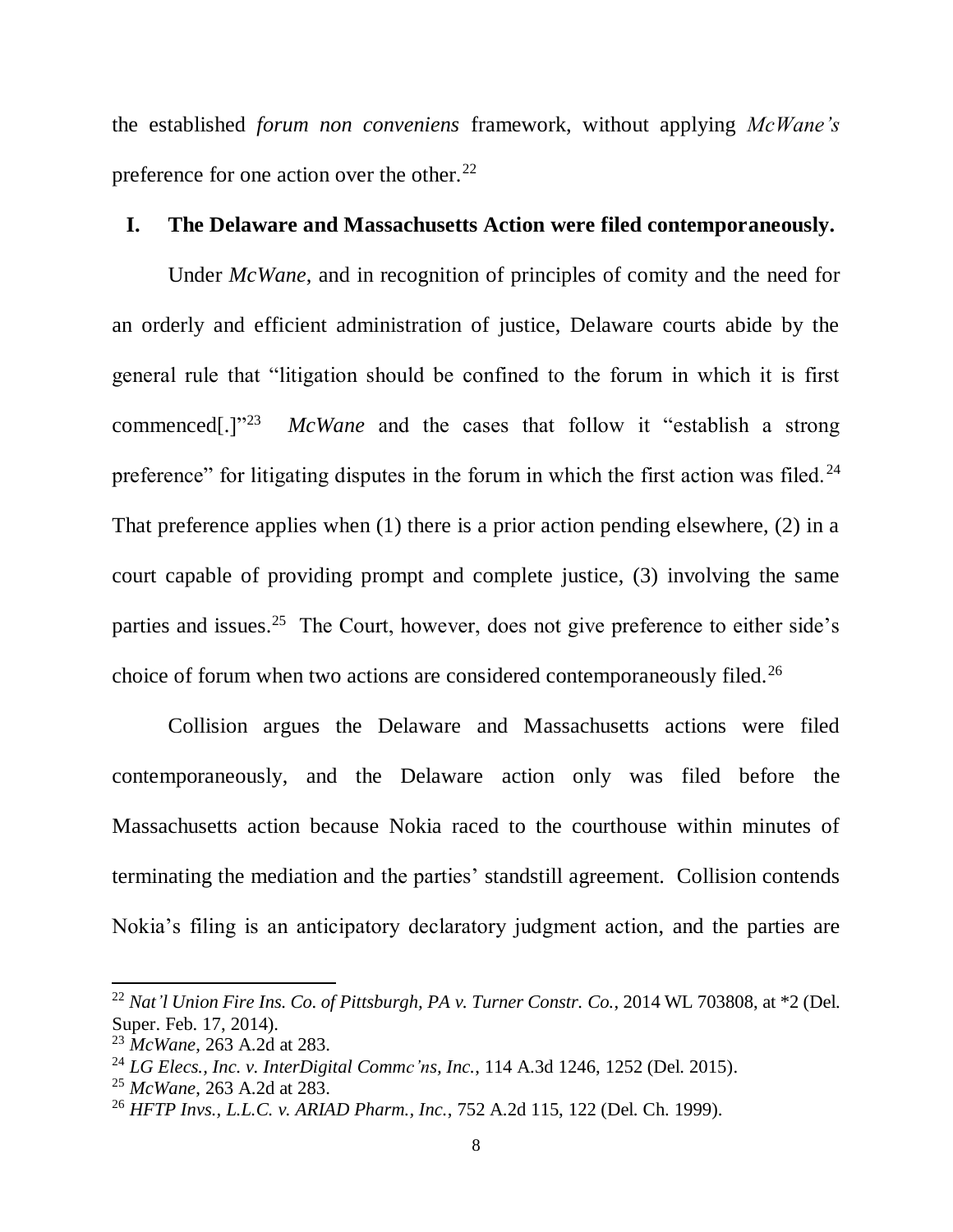more naturally situated with Collision bringing a claim and Nokia defending it. Nokia, on the other hand, argues the Delaware action was filed first, the *McWane* factors are satisfied, and there is no compelling reason to deviate from *McWane*'s presumption in favor of the first-filed action.

In order to determine whether an action is first-filed, the Court must consider the circumstances surrounding both filings.<sup>27</sup> There is no bright line rule the Court follows in performing this analysis. Rather, the Court must consider its "complementary objectives of discouraging both forum shopping and contrived races to the courthouse."<sup>28</sup>

Generally, the Court considers matters filed within a couple days to be filed contemporaneously in order to avoid rewarding a party merely for winning a race to the courthouse.<sup>29</sup> This result particularly is appropriate in cases where the party that won the race to the courthouse filed an anticipatory declaratory judgment action that reverses the parties' natural alignment as plaintiff and defendant.<sup>30</sup> In other words, if the party that naturally is defending a claim files an action for declaratory

<sup>27</sup> *In re Bay Hills Emerging Partners I, L.P.*, 2018 WL 3217650, at \*7 (Del. Ch. July 2, 2018).

<sup>28</sup> *Rapoport v. Litig. Tr. of MDIP Inc.*, 2005 WL 3277911, at \*2 (Del. Ch. Nov. 23, 2005) (internal citations omitted).

<sup>29</sup> *Lincoln Benefit*, 2019 WL 1307870, at \* 3; *In re Citigroup Inc. S'holder Deriv. Litig.*, 964 A.2d 106, 116 (Del. Ch. 2009).

<sup>30</sup> *Lincoln Benefit*, 2019 WL 1307870, at \*3; *Nat'l Union Fire Ins. Co. of Pittsburgh, PA v. Crosstex Energy Servs., L.P.*, 2013 WL 6598736, at \*4 (Del. Super. Dec. 13, 2013) (hereinafter "*Crosstex*"); *Playtex, Inc. v. Columbia Cas. Co.*, 1989 WL 40913, at \*4-5 (Del. Super. Apr. 25, 1989).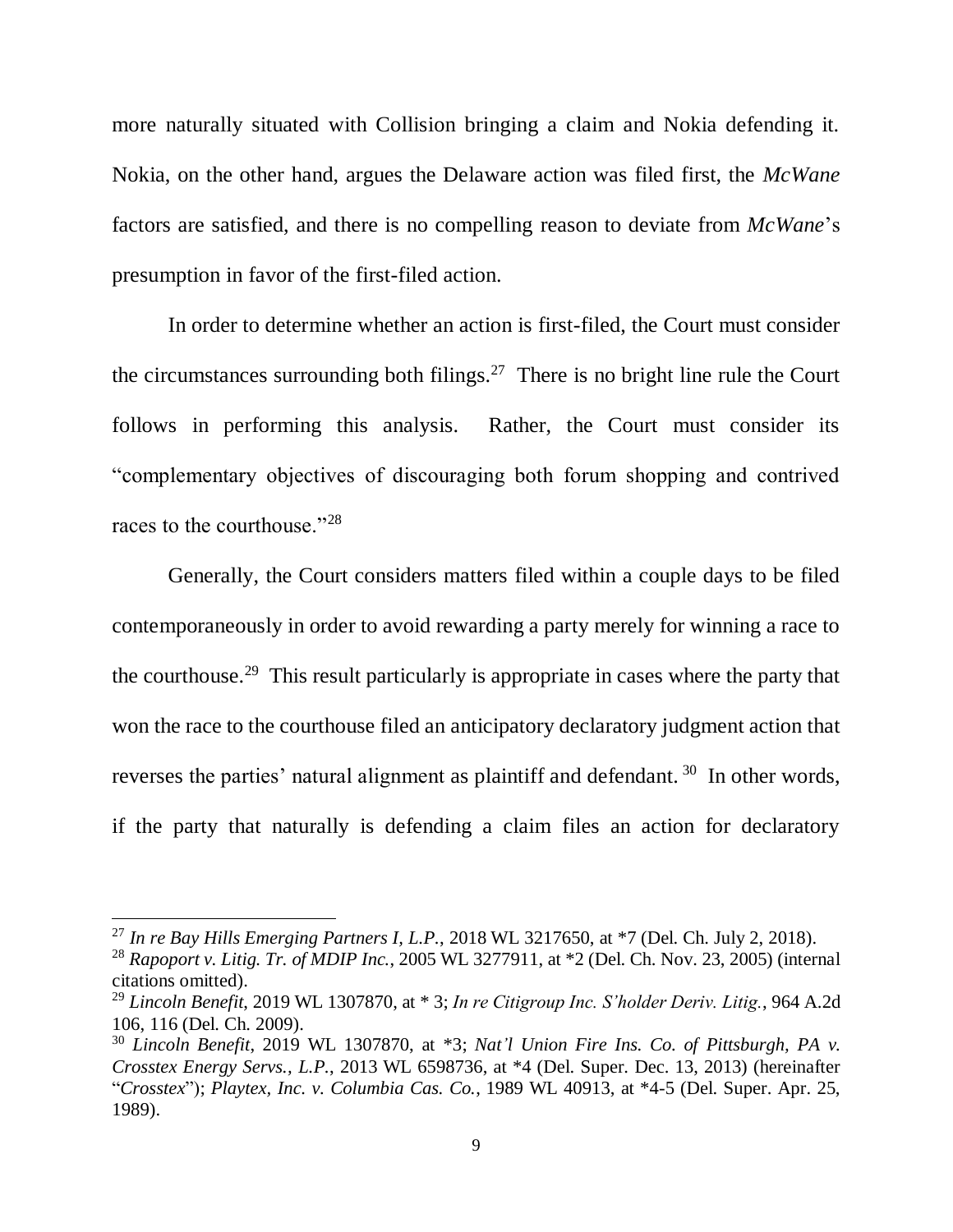judgment within days of the natural plaintiff filing an action elsewhere, Delaware courts are inclined to find the actions were filed contemporaneously. For example, in *Bay Hills Emerging Partners I, L.P.*, the court concluded that actions filed within eight days of each other were filed contemporaneously because the parties filing the Delaware action were acting in anticipation of a claim being brought against them, and the timing of the filing was "suspicious."<sup>31</sup> As the Court of Chancery has explained, Delaware courts "take[] a rather dim view of tactical maneuvers and improper manipulation of the litigation process by parties seeking to invoke the principles of comity and efficiency underlying the *McWane* doctrine."<sup>32</sup>

Nokia endeavors to resist this line of cases by arguing (1) the Massachusetts Action was not properly filed until several weeks after the Delaware action, and (2) Collision filed the Massachusetts Action in response to the Delaware action. As to the first argument, Nokia relies upon *Dura Pharmaceuticals, Inc. v. Scandipharm, Inc.*, in which the Court of Chancery found that an Alabama action was first-filed even though it was initiated only four days before a Delaware action. <sup>33</sup> In *Dura*, however, there was no race to the courthouse because the parties had been free to file suit for several weeks, and the Delaware action was filed in reaction to the

<sup>31</sup> 2018 WL 3217650, at \*7-8.

<sup>32</sup> *Rapoport*, 2005 WL 3277911, at \*4 (internal quotations omitted).

<sup>33</sup> 713 A.2d at 927-28.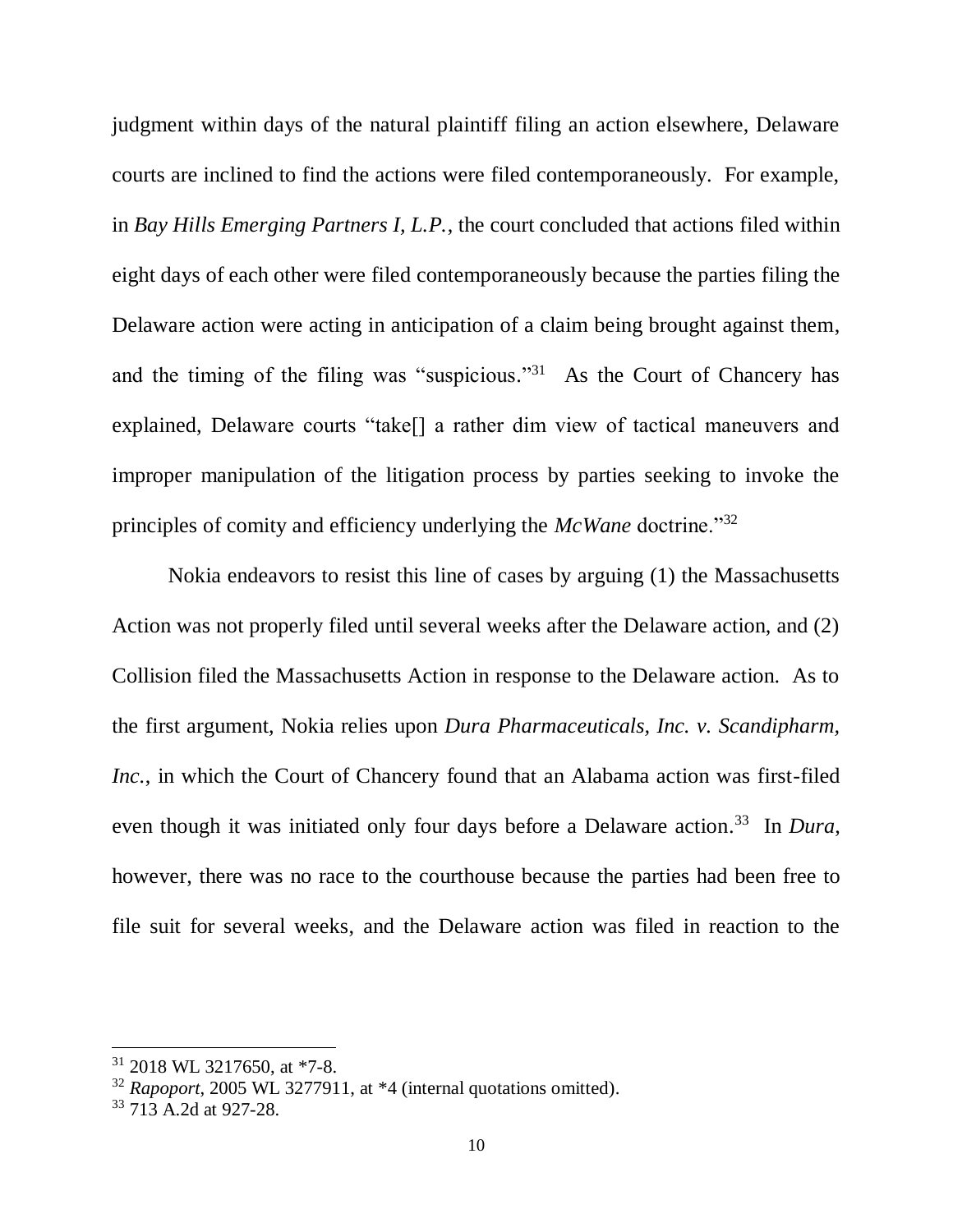Alabama action.<sup>34</sup> Unlike the facts in *Dura*, it is evident from the record here that Collision did not delay at all in filing its action. Collision filed the Massachusetts Action two days after the parties' standstill agreement expired. Although Collision initially named the incorrect defendant, Collision's conduct indicates it was acting promptly to pursue its claim. As to Nokia's argument that the Massachusetts Action was "reactive," the record simply does not support this contention. To the contrary, Collision filed the original Massachusetts complaint on November 1, 2019, several days *before* it was served with or aware of the Delaware Action.

Here, the actions were filed within two days of each other and immediately after the standstill agreement expired. Nokia plainly engaged in a race to the courthouse by filing the Delaware action within minutes of withdrawing from the mediation and the parties' standstill agreement. The Delaware action is an anticipatory declaratory judgment action, while the parties naturally are aligned in the Massachusetts action. Collision filed the Massachusetts action promptly after the standstill agreement was lifted and before it received any notice that the Delaware action was filed. In addition, Nokia is neither a resident of Delaware nor incorporated here, so the Court's traditional deference to the plaintiff's choice of forum is not as strong as it is in the case of a plaintiff who resides here.<sup>35</sup>

<sup>34</sup> *Id*. at 929.

<sup>35</sup> *Martinez v. E.I. DuPont de Nemours & Co., Inc.*, 86 A.3d 1102, 1108 (Del. 2014).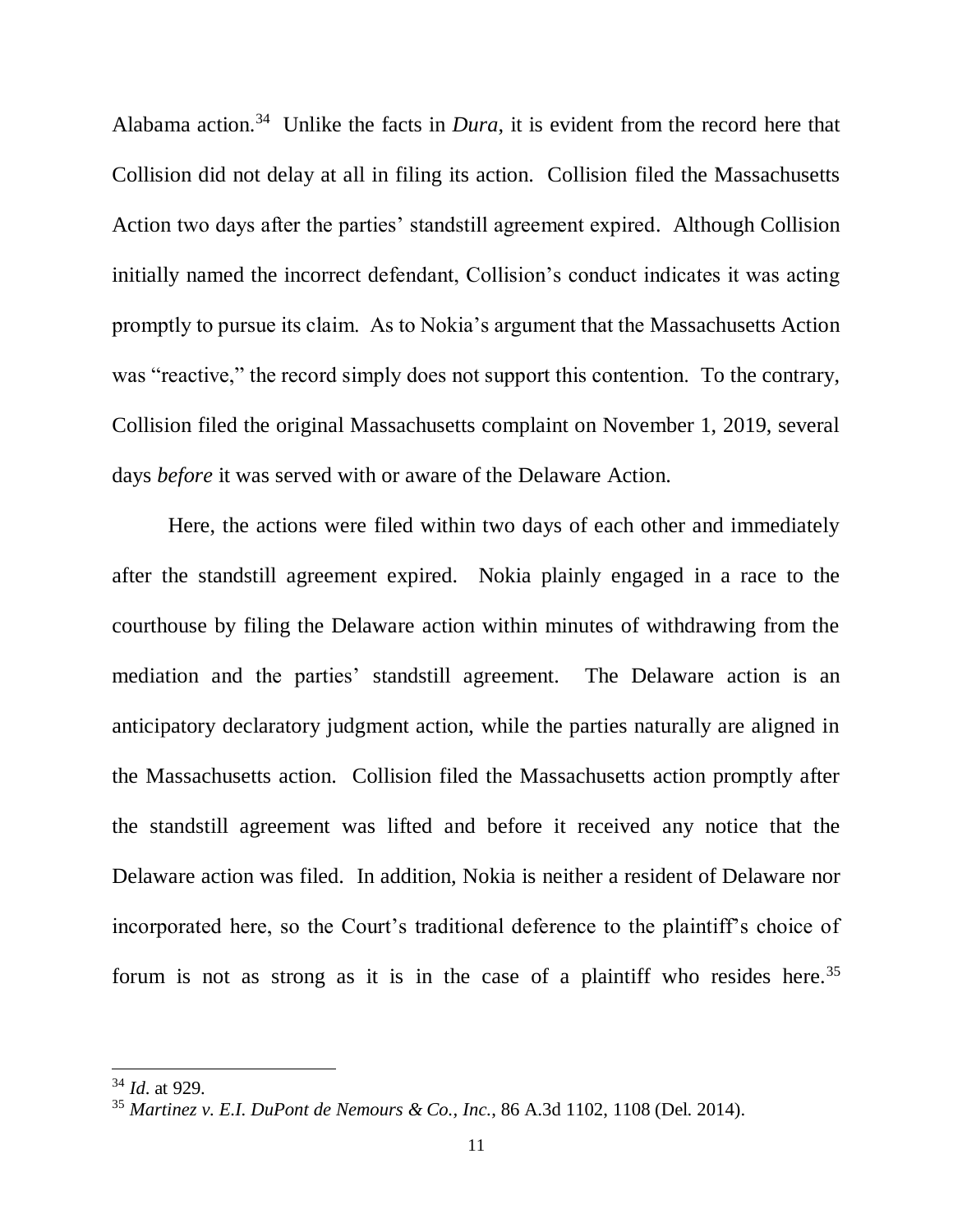Accordingly, considering the circumstances of the parties' interactions and both actions' filing, the Delaware action is not entitled to *McWane*'s deference to firstfiled actions.

## **II. The** *forum non conveniens* **factors weigh in favor of staying this action in favor of the Massachusetts Action.**

Having concluded the two actions were filed contemporaneously, the Court applies the traditional *forum non conveniens* framework to determine whether to stay the Delaware action. The party seeking a stay bears the burden of showing it is entitled to that extraordinary relief. Where, as here, a stay likely will have the same effect as a dismissal, Collision must show that one or more of the *forum non conveniens* factors weigh so heavily in Collision's favor that it will face overwhelming hardship if the Delaware action proceeds. 36 The "overwhelming hardship" standard is "not intended to be preclusive," but rather is a "stringent standard that holds defendants who seek to deprive a plaintiff of her chosen forum to an appropriately high burden."<sup>37</sup>

The *forum non conveniens* factors require the Court to weigh the following considerations: (i) the relative ease of access to proof, (ii) the availability of compulsory process for witnesses, (iii) the possibility of a view of the premises, (iv) whether the controversy depends on the application of Delaware law that the

<sup>36</sup> *See id*. at 1104; *Citigroup*, 964 A.2d at 117 & n.16.

<sup>37</sup> *Martinez*, 86 A.3d at 1105.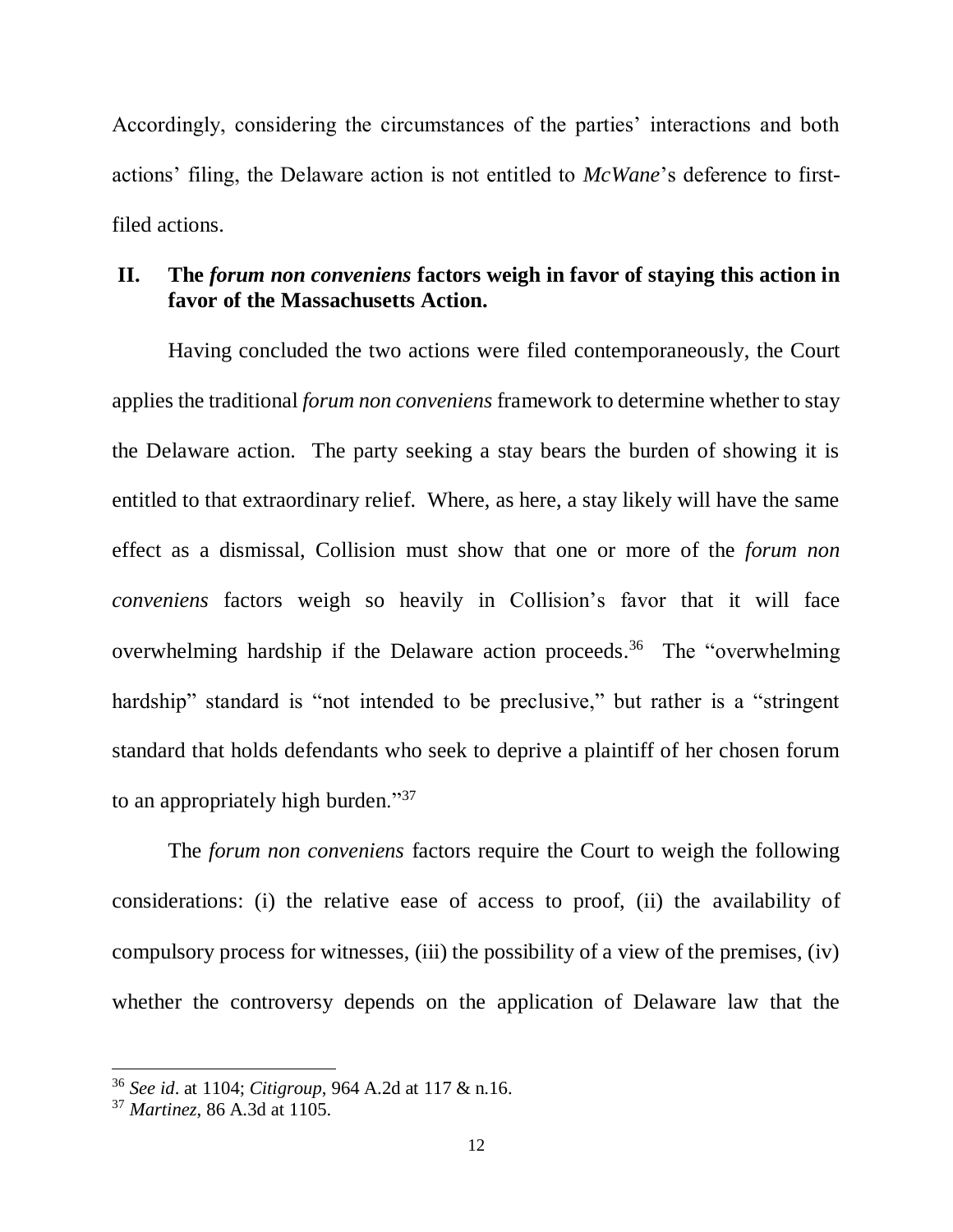Delaware courts properly should decide, (v) the pendency or non-pendency of a similar action in another jurisdiction, and (vi) all other practical problems that would make trying the case easy, expeditious, and inexpensive.<sup>38</sup> Collision argues the factors weigh heavily in its favor because (i) Nokia filed the Delaware action preemptively in anticipation of Collision filing an action, (ii) the two actions involve the same parties and facts, (iii) none of the facts or legal issues implicate Delaware in any way, and (iv) allowing both actions to proceed would risk inconsistent rulings. Nokia, on the other hand, argues none of the *forum non conveniens* factors favor Massachusetts, and Collision therefore cannot possibly meet the overwhelming hardship standard.

Two of the *forum non conveniens* factors have no relevance in this particular action: the availability of compulsory process and the possibility of viewing the premises. There are no premises relevant to the issues in this litigation, and Collision has not identified any witnesses or third parties whose appearance this Court could not compel.<sup>39</sup> Additionally, the relative ease of access of proof does not favor either party in this case. Collision argues all its documents and witnesses are located in or near Boston, but has not identified why it would be substantially more difficult to

<sup>38</sup> *HFTP Invs.*, 752 A.2d at 122-23 (citing *Gen. Foods Corp. v. Cryo-Maid, Inc.*, 198 A.2d 681, 684 (Del. 1964)).

<sup>39</sup> *Playtex*, 1989 WL 40913, at \*8 ("[I]n order to prevail on a *forum non conveniens* motion to dismiss, [movant] must identify the inconvenienced witnesses and the specific substance of their testimony.").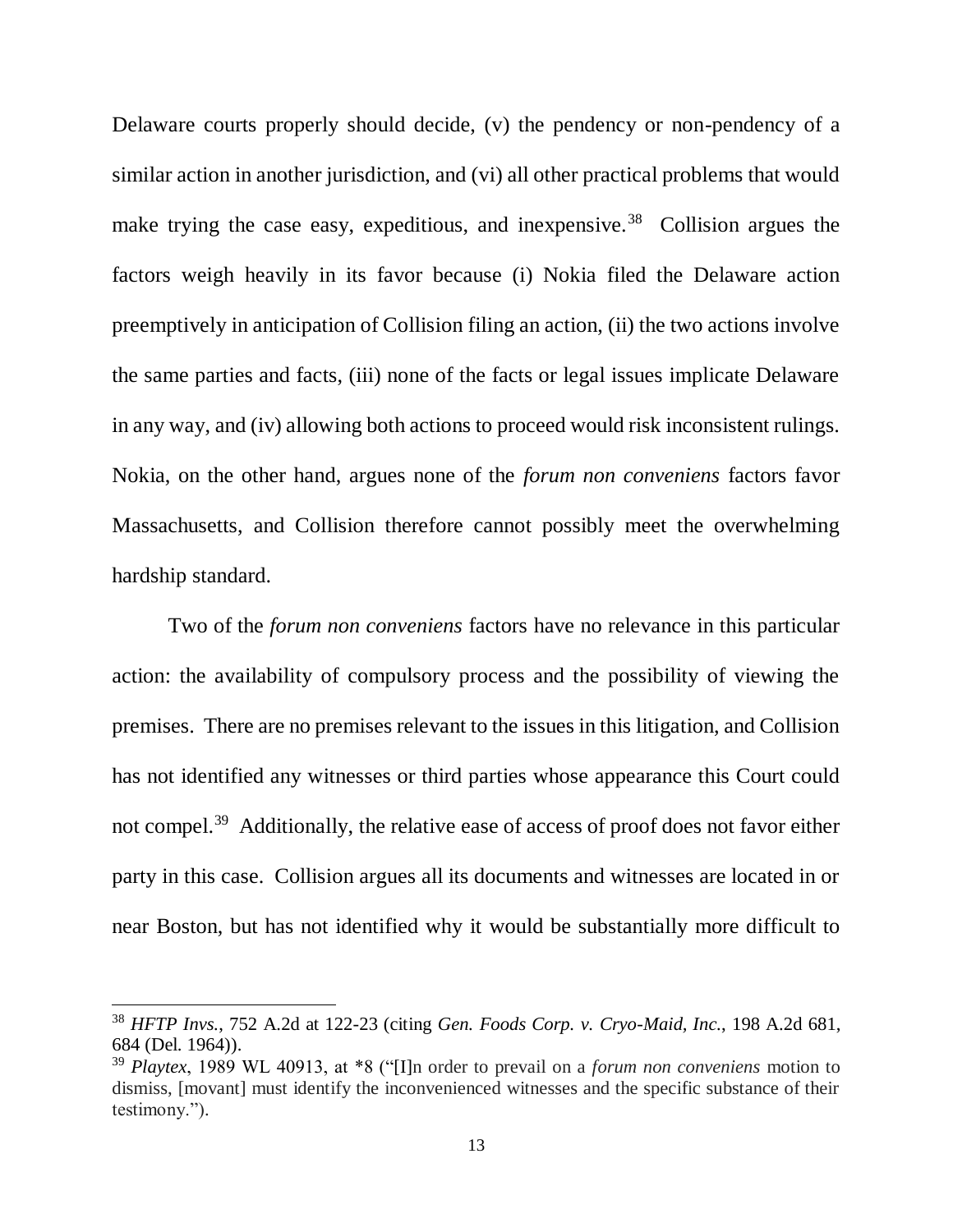access that proof in Delaware. Without any particular explanation why accessing proof would be more or less difficult in a particular location, the Court assumes that "modern methods of information transfer" will permit access to documents without substantial effort and thereby virtually negate this factor of the analysis.<sup>40</sup>

The other factors in the analysis, however, favor Collision, particularly the pendency and scope of the Massachusetts action and the other practical considerations relevant to the Court's analysis. First, other than Collision's incorporation in this state, neither the parties nor the dispute have any apparent connection to Delaware. Collision seeks to enforce an oral agreement between the parties. That agreement was negotiated in various locations, but never in Delaware. Although some of the draft contracts the parties exchanged identified Delaware in a choice of law provision, those agreements never were signed, and there does not appear to be any issue in this case over which Delaware law presumably will govern, let alone an issue the Delaware courts have a substantial interest in deciding.

Second, the pending Massachusetts Action involves the same parties and facts but is broader and involves statutory and common law claims in addition to the contractual claims pending here. $41$  Moreover, if both the Massachusetts and Delaware actions proceed simultaneously, there is a real risk that the parties could

<sup>40</sup> *Rapoport*, 2005 WL 3277911, at \*5 (alterations omitted).

<sup>41</sup> *See Crosstex*, 2013 WL 6598736, at \*9 (the fact that the foreign action involved claims under a foreign statute was relevant to the *forum non conveniens* analysis).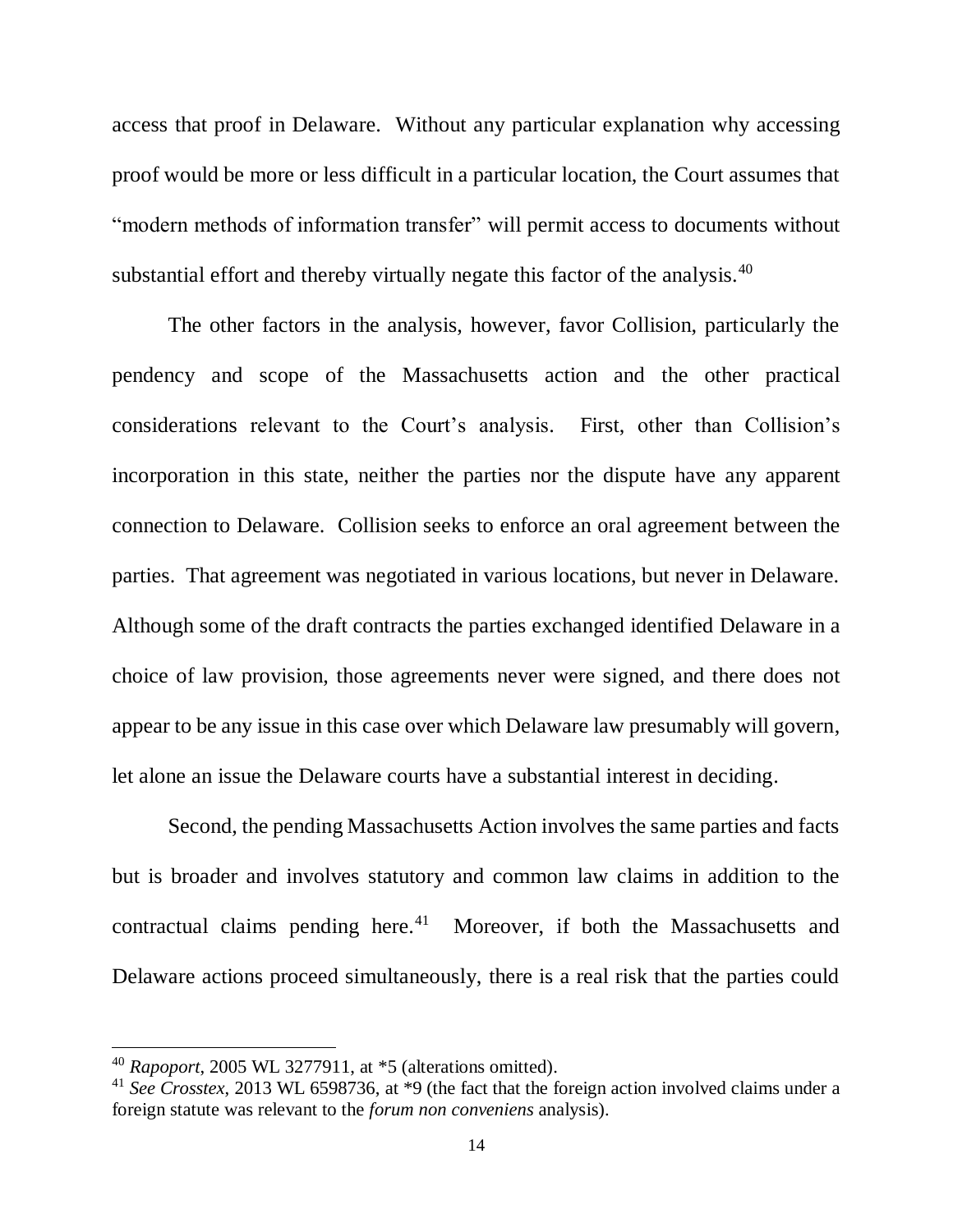receive inconsistent rulings, presenting an irreconcilable conflict that principles of comity are intended to avoid.<sup>42</sup> Although Nokia argues forcefully that the Massachusetts federal court lacks jurisdiction over Nokia, that issue squarely is presented in the pending motions to dismiss in Massachusetts and is better reserved for the Massachusetts court to decide in the first instance. If the Massachusetts court determines it has jurisdiction, that action will move forward and will involve the same parties and factual issues as this case, along with additional claims not pending here. Conversely, if the Massachusetts federal court dismisses that case for lack of personal jurisdiction, the parties easily could return to Delaware and lift the stay. On balance, the breadth of the Massachusetts Action and the risk of inconsistent rulings favors Collision.

Finally, the last factor is the "other practical considerations" relevant to promoting the efficient administration of justice. The Delaware Supreme Court recently explained that this factor is "neither hollow in meaning nor rigid in application."<sup>43</sup> The Court may weigh the efficient administration of justice and analogous considerations and determine whether it would be "extraordinarily expensive and cumbersome for a defendant to litigate a case in Delaware[.]"<sup>44</sup> As

<sup>42</sup> *See Lisa, S.A. v. Mayorga*, 993 A.2d 1042, 1048 (Del. 2010); *Lincoln Benefit*, 2019 WL 1307870, at \*3.

<sup>43</sup> *Martinez*, 86 A.3d at 1112.

<sup>44</sup> *Id*.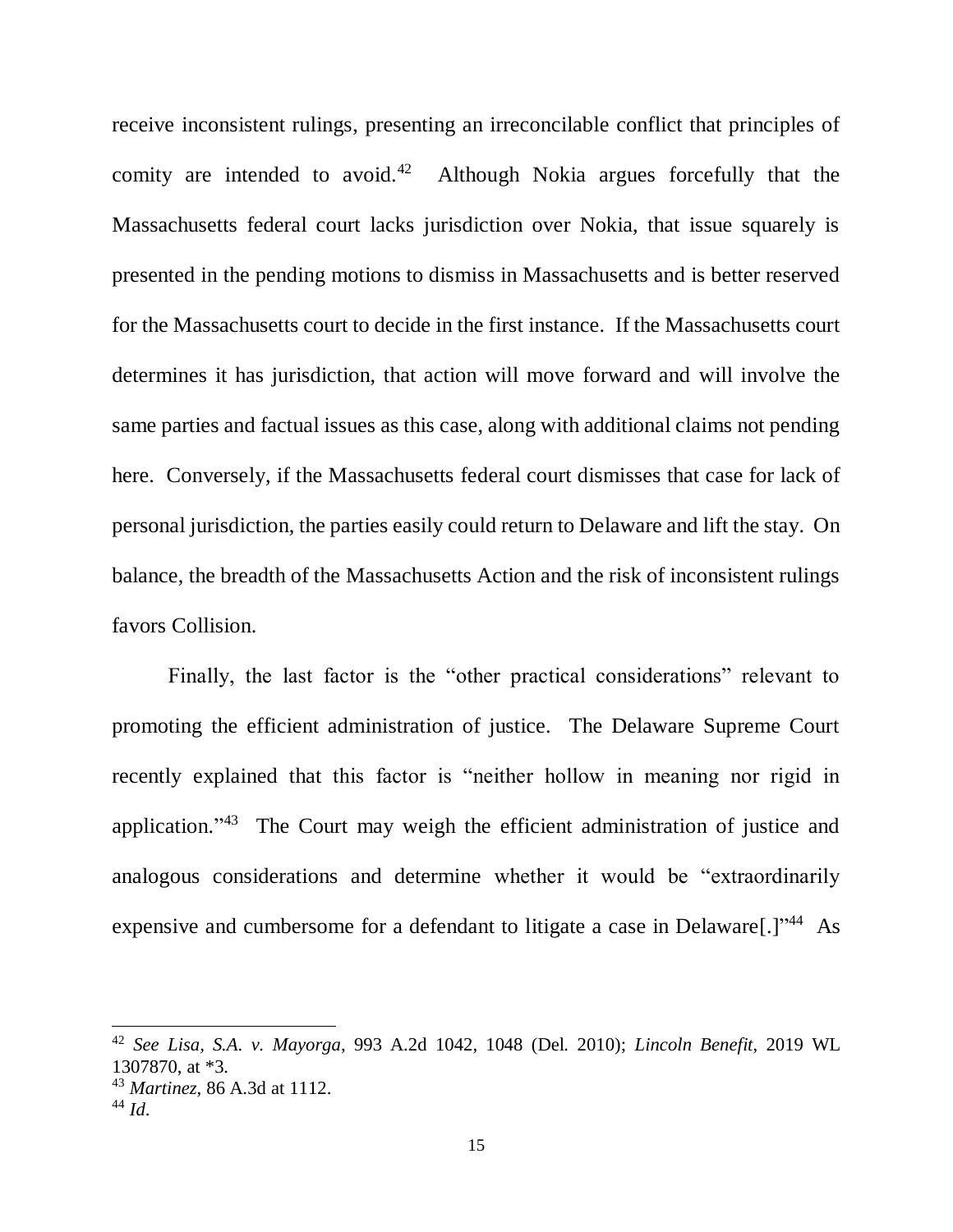the Court of Chancery found in *Bay Hills*, allowing two substantially overlapping actions to proceed simultaneously would require two courts to adjudicate the same contractual dispute, risking a significant waste of judicial resources and inconsistent resolution of the issues.<sup>45</sup> Moreover, although Collision technically could litigate this action in Delaware and compel its employees to testify here, the Court is cognizant of Collision's status as a small startup with limited resources. The expenses Collision will incur attending and participating in proceedings and trial in this state will be more substantial than those it will incur in Massachusetts. Allowing the Massachusetts Action to move forward alone allows Collision to pursue its claims more economically and places both the parties in their natural alignment as plaintiff and defendant.<sup>46</sup> Finally, the Court is unconvinced by Nokia's argument that the fact that Collision is incorporated here weighs in favor of denying the motion. As noted above, Delaware has no substantial interest in adjudicating this action, unlike an action implicating a Delaware corporation's internal affairs.<sup>47</sup>

To summarize, the factors relevant to the Court's analysis either are neutral or weigh in favor of granting Collision's motion to stay this action in favor of the Massachusetts Action. The Court finds that requiring Collision to litigate two

<sup>45</sup> 2018 WL 3217650, at \*9.

<sup>46</sup> *See Crosstex*, 2013 WL 6598736, at \*10 (reasoning that the practical considerations relevant to the Court's inquiry include the parties natural alignment as claimant and defendant). <sup>47</sup> *See Rapoport*, 2005 WL 3277911, at \*7.